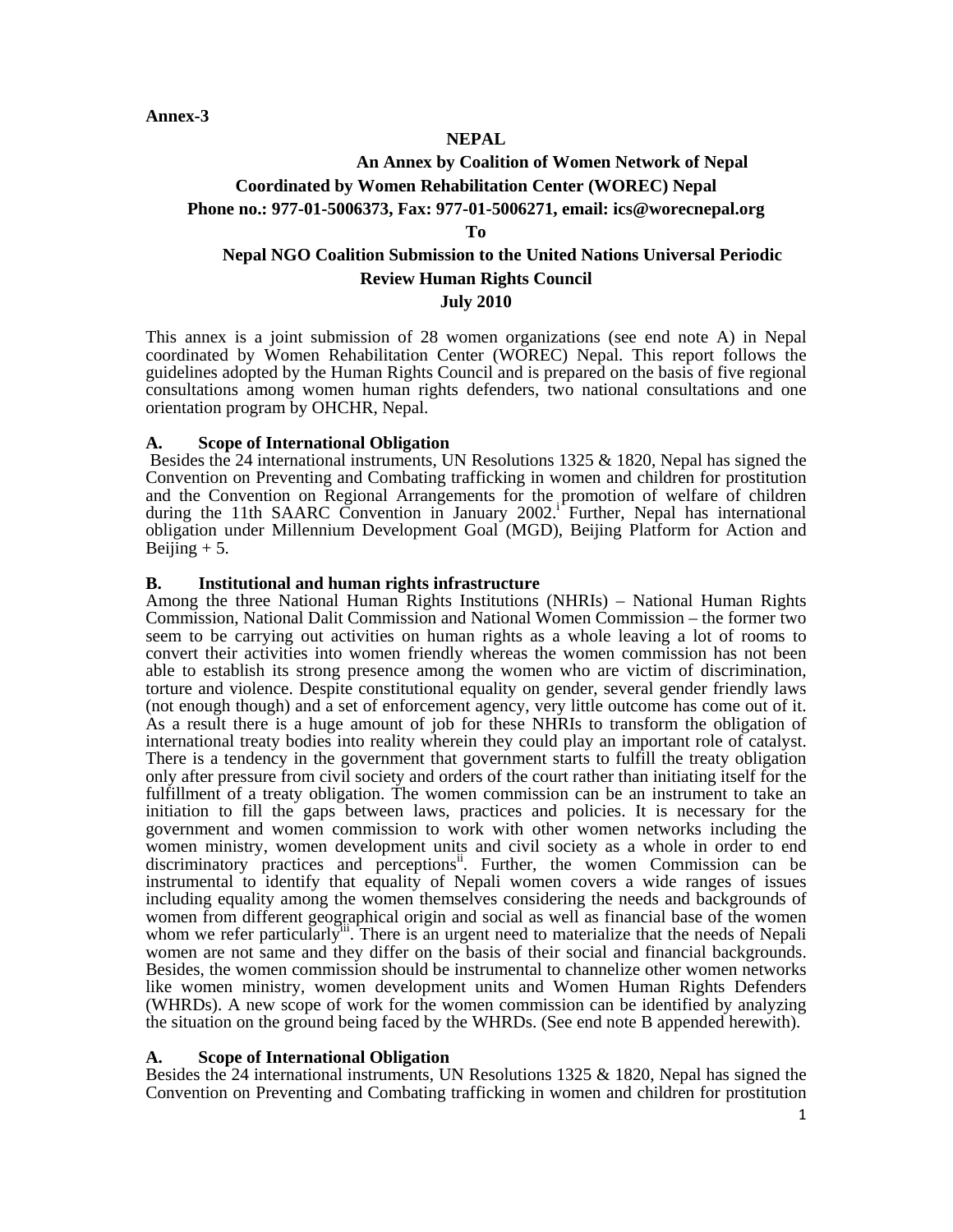and the Convention on Regional Arrangements for the promotion of welfare of children during the 11th SAARC Convention in January 2002.<sup>iv</sup> Further, Nepal has international obligation under Millennium Development Goal (MGD), Beijing Platform for Action and Beijing  $+ 5$ .

## **B. Institutional and human rights infrastructure**

Among the three National Human Rights Institutions (NHRIs) – National Human Rights Commission, National Dalit Commission and National Women Commission – the former two seem to be carrying out activities on human rights as a whole leaving a lot of rooms to convert their activities into women friendly whereas the women commission has not been able to establish its strong presence among the women who are victim of discrimination, torture and violence. Despite constitutional equality on gender, several gender friendly laws (not enough though) and a set of enforcement agency, very little outcome has come out of it. As a result there is a huge amount of job for these NHRIs to transform the obligation of international treaty bodies into reality wherein they could play an important role of catalyst. There is a tendency in the government that government starts to fulfill the treaty obligation only after pressure from civil society and orders of the court rather than initiating itself for the fulfillment of a treaty obligation. The women commission can be an instrument to take an initiation to fill the gaps between laws, practices and policies. It is necessary for the government and women commission to work with other women networks including the women ministry, women development units and civil society as a whole in order to end discriminatory practices and perceptions<sup>v</sup>. Further, the women Commission can be instrumental to identify that equality of Nepali women covers a wide ranges of issues including equality among the women themselves considering the needs and backgrounds of women from different geographical origin and social as well as financial base of the women whom we refer particularly<sup> $v_1$ </sup>. There is an urgent need to materialize that the needs of Nepali women are not same and they differ on the basis of their social and financial backgrounds. Besides, the women commission should be instrumental to channelize other women networks like women ministry, women development units and Women Human Rights Defenders (WHRDs). A new scope of work for the women commission can be identified by analyzing the situation on the ground being faced by the WHRDs. (See end note B  $\&$  C appended herewith).

# **II. Promotion and Protection of Human Rights on the Ground**

## 1. **Equality and non-discrimination** –

Issues of Nepali women relating to equality and non-discrimination are often deemed to be similar. However, there is an urgent need to consider these two issues separately. Equality of Nepali women can be found in fact and figures. (See end note D)

## **Non-discrimination**

Non discrimination of Nepali women should imply to prohibit discrimination in all programs and activities on the basis of sex, sexual orientation, gender identity, gender expression, caste, creed, race, color, national origin, age, marital status, familial status, parental status, religion, genetic information, political beliefs, reprisal, and individual income. However, women in Nepal face discrimination from the womb to tomb. Most of the discrimination occurs during employment and in distribution of opportunities. If non-discrimination is guaranteed in these two areas, it would work in a great deal.

#### **The government should:**

• Enact and enforce a comprehensive employment non-discrimination Act in order to end all kinds of discriminations and discriminatory practices by empowering women to get into opportunities and employment.

## 2. **Right to life, liberty and security of person** -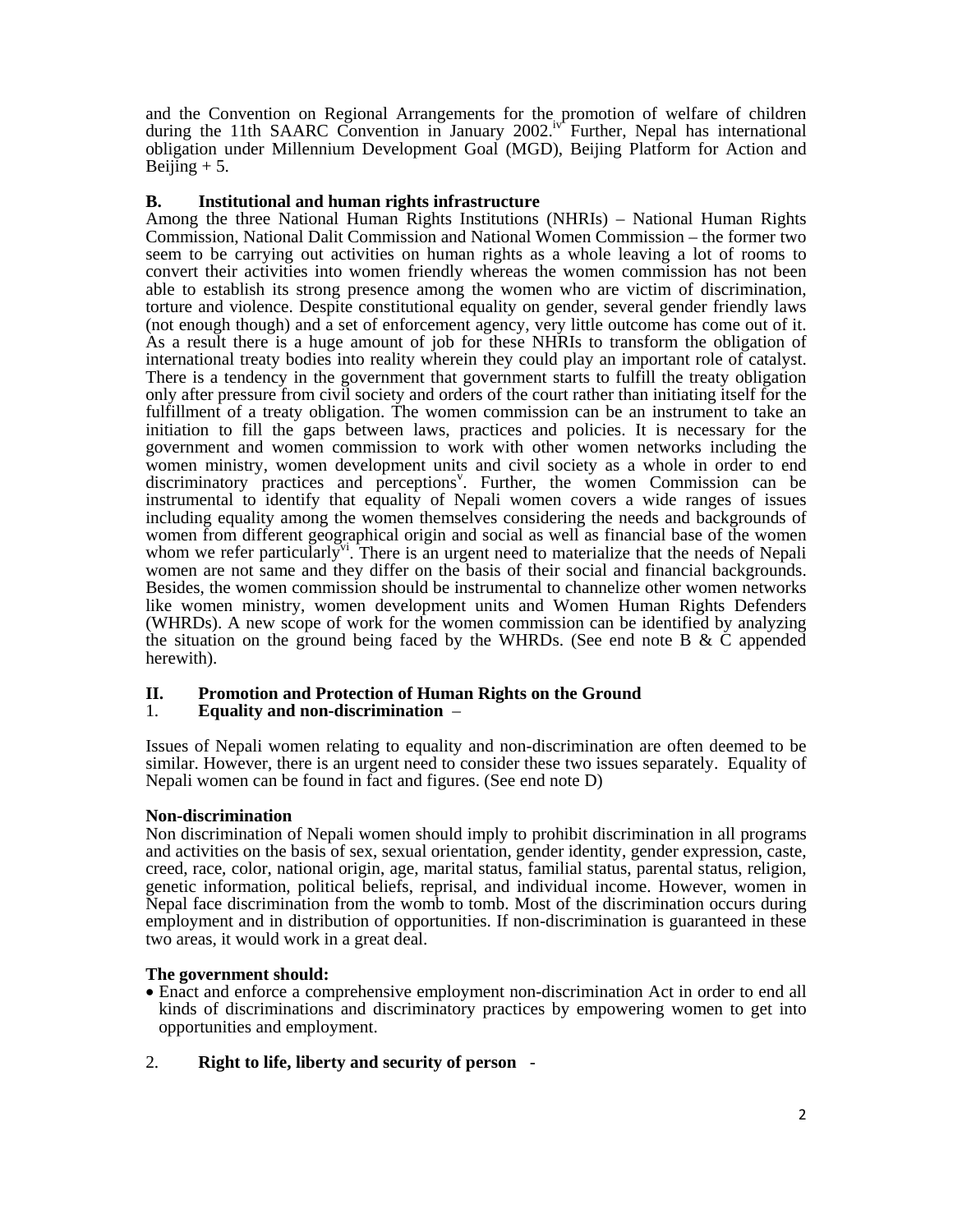The act of killing women starts when she is in the womb due to preference of son. More women are killed as they become unable to feed their husbands with 'enough' dowry. The patriarchic structure of the society continues to torture many of the women during her marital life and she is more vulnerable to be killed or more tortured if she happens to be widow<sup>vii</sup>.<br>Besides, women are trafficked for prostitution. Violence against Women (VAW) often comes in the form of sexual violence, physical violence, domestic violence, psychological violence, social violence, cultural violence and rape<sup>viii</sup>. Liberty and security of Nepali women is severely violated by intimate partner violence, marital rape, polygamy, alcohol abuse violence, incest, dowry related violence, female infanticide, as well as other harmful cultural and traditional practices such as, child marriage, son preference, restriction on women's rights to choice of marriage and various inhuman codes of conducts for widows as well as practices of Deuki (dedicating girls to a god and goddess), Jhuma (in some communities, second sisters remain unmarried and spend their life in monasteries), Badi (ethnic practice of prostitution among young girls), Kamlari (offering daughter to do landlord's domestic chores without remuneration or very little of it) and Kumari ( putting a girl child in the incarnation of Goddess curtailing her several rights) . These women and girl child are supposed to be in school instead of such kinds of works.

A research report entitled "Situational Analysis Of Gender-Based Violence in Surkhet and Dang Districts", 2008 carried out by SAATHI, WHR, UNFPA, and IRC revealed that 81 percent of women reported ever having faced domestic violence from their husbands. Similarly, 74 percent of women reported being forced by their husband to participate in non consensual sexual acts under threat multiple times. This is a clear indication of the high level of domestic violence prevalent in Nepali society. Nepalese women and girls are vulnerable to both domestic violence as well as public violence. Domestic violence is apparent as physical abuse (for example beating, slapping, and hair pulling, kicking, burning, beating with a stick or using a knife) and mental torture (threats, verbal abuse, and neglect) by husbands or other relatives.

Violence against Women also occurs while traveling in public transportations, at workplaces, schools, sports, clubs, colleges and hospitals. Different forms of VAW prevalent at community level are rape, sexual harassment, verbal abuse such as terms like "husband eater" and "inauspicious" used against widows, trafficking, and accusation of witchcraft, forced prostitution and others. Another worst form of violence against women includes attack against women by pouring acid on face and/or body of women. Women who became victim of Gender Based Violence (GBV) during the time of conflict are still deprived of justice. The initiation of the government to make safe houses in 15 districts has not been enough. However, those who were raped could not sue due to time limitation of 35 days. However, Women Human Rights Defenders (WHRDs) are playing very instrumental role in reporting the cases of violence against women and torture to the administration of justice. (See end note B)

#### **The government should:**

- Take immediate actions to eliminate all kinds of violence, torture and harmful sociocultural practices against women even by addressing the issues like witchcraft, patriarchic structure in all sectors and also mobilizing the Women Human Rights Defenders (WHRDs) for this purpose; (See end note B how WHRDs can work).
- Continue to establish and operate, in association with civil society, safe houses in all 75 districts and channelize a prompt and adequate response to rescue those women who have been victim of violence, torture and harmful socio-cultural practices;
- Establish resourceful victim support center with comprehensive package including safe house, legal aid, medical aid, counseling and assistance for employment opportunities for those women who have been victim of violence, torture and discrimination;
- Consider to introduce and enforce appropriate social security system for women in general and specifically for the women who are victim of torture, discrimination and harmful socio-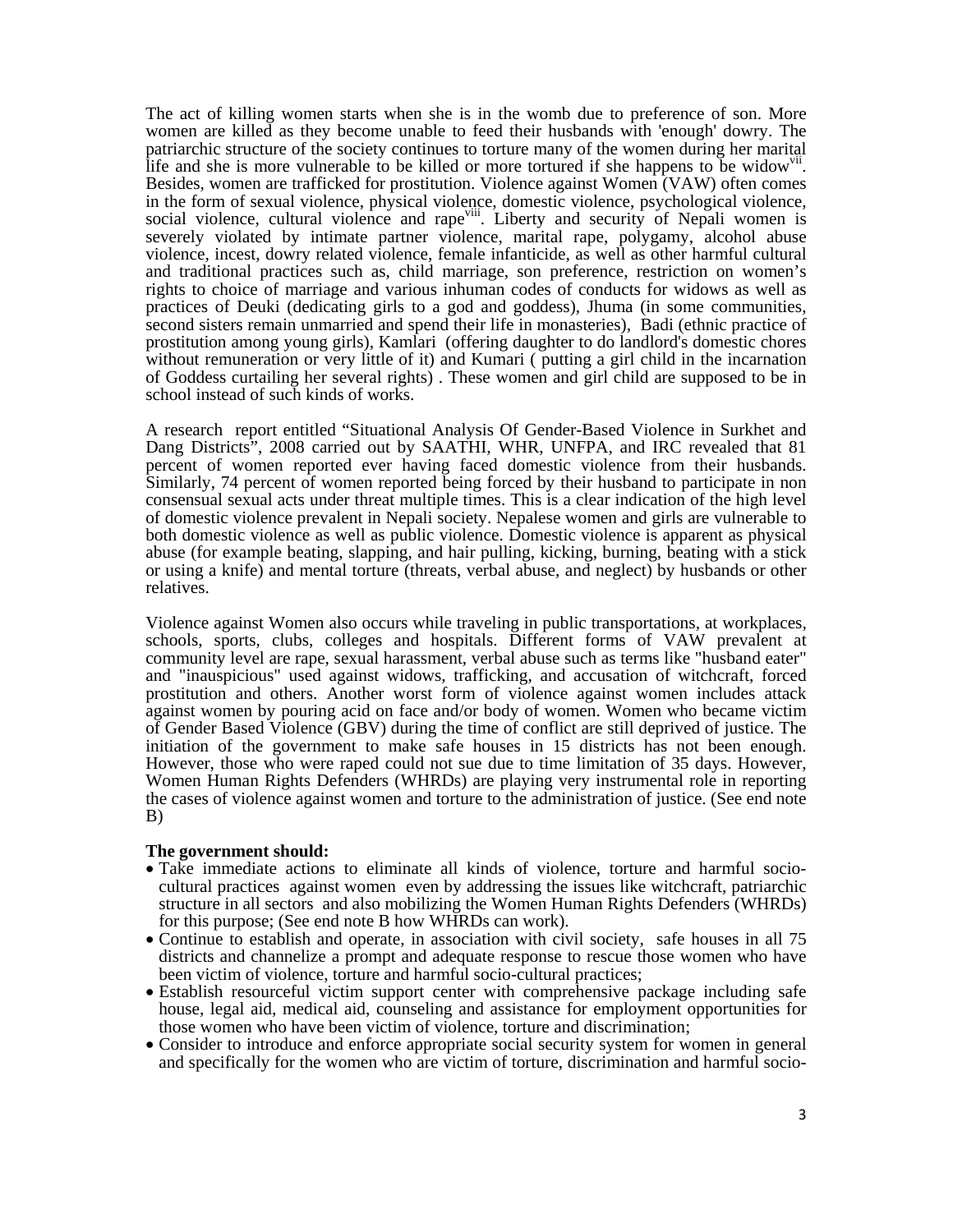cultural practices and thereby providing sufficient and adequate opportunities of education to women as well as well girl child;

• Establish a high level commission to investigate sexual violence during the time of conflict and also empower the commission to recommend on the legality of 35 days time limitation to sue the cases of rape.

3. **Administration of justice** The administration of justice in Nepal is not in favor of women. A woman who is tortured and has been victim of violence will be tortured again if she choose to enter into the formal mechanism of administration of justice. The court system and procedures are stereotype. Further, impunity, rampant interest of political parties and social taboos are standing as high walls in the way to administration of justice for women. Even cases of serious rape including other violence against women are settled outside the ambit administration of justice in accordance with interest of political parties exerting further injustice to the victim women. There are problems with the way how informal justice mechanisms are administered. There is evidences of settling down the severe form of violence against women as RAPE mediating and setting through informal justice system. Feudo-Patriarchal system is responsible for this however strong patriarchal values enshrined even with the institutions implementing programs in informal justice cannot be left aside. However, some women who are working for women rights and are established themselves as Women Human Rights Defenders (WHRDs) are playing vital roles to the formal system of administration of justice in favor of women through their advocacy and activism. According to UN definition of Human Rights Defenders and European Union Guidelines on Human Rights Defenders, they are Human Rights Defenders at the frontline and they are the people who are in more risk than anybody else (See end note B). The WHRDs contribute in two ways. First, the WHRDs help, initiate and facilitate to report the incidents of domestic violence and torture to police, local bodies and courts. Second, institutions that administer justice like courts, local bodies and police themselves refer a case reported to them to the WHRDs asking them to facilitate in the cases. Many of the cases are settled at the level of WHRDs (cases are screened according to the gravity and decided which can be settled at the level of WHRDs) whereas others are facilitated by them. However, the WHRDs are at risk due to threats from the resistance forces which do not like such roles of WHRDs. In a recent decision, the Supreme Court of Nepal has issued of an order of mandamus to provide appropriate security to the  $WHRDS<sup>ix</sup>$  and the a district court has recently awarded monetary compensation to WHRD recognizing issue and mission being carried by the WHRDs.

#### **The government should:**

- Ensure that all cases of violence against women, torture and discrimination are well reported to the formal system of administration of justice and the cases are settled on time
- Strengthen the role of WHRDs in the administration of justice by enforcing appropriate legal and practical measures for their identity, solidarity, security and facilitation in the administration of justice.

## **4. Right to participate in public and political life**

Involvement and participation of women in the decade long conflict from 1996 through 2006 was significant. Over percent of women and girls were there in the People's Liberation Army and similar percentage of women took to street in the April uprising of 2006. Considering the involvement and participation of women in political affairs, the participation of women in decision making level is not satisfactory. Representation of 33 percent women in the Constituent Assembly has not ensured enough participation of women in political process. The United Nations Resolutions 1325 and 1820 are not implemented in their true spirit and the spirit of transitional justice.

#### **The government should:**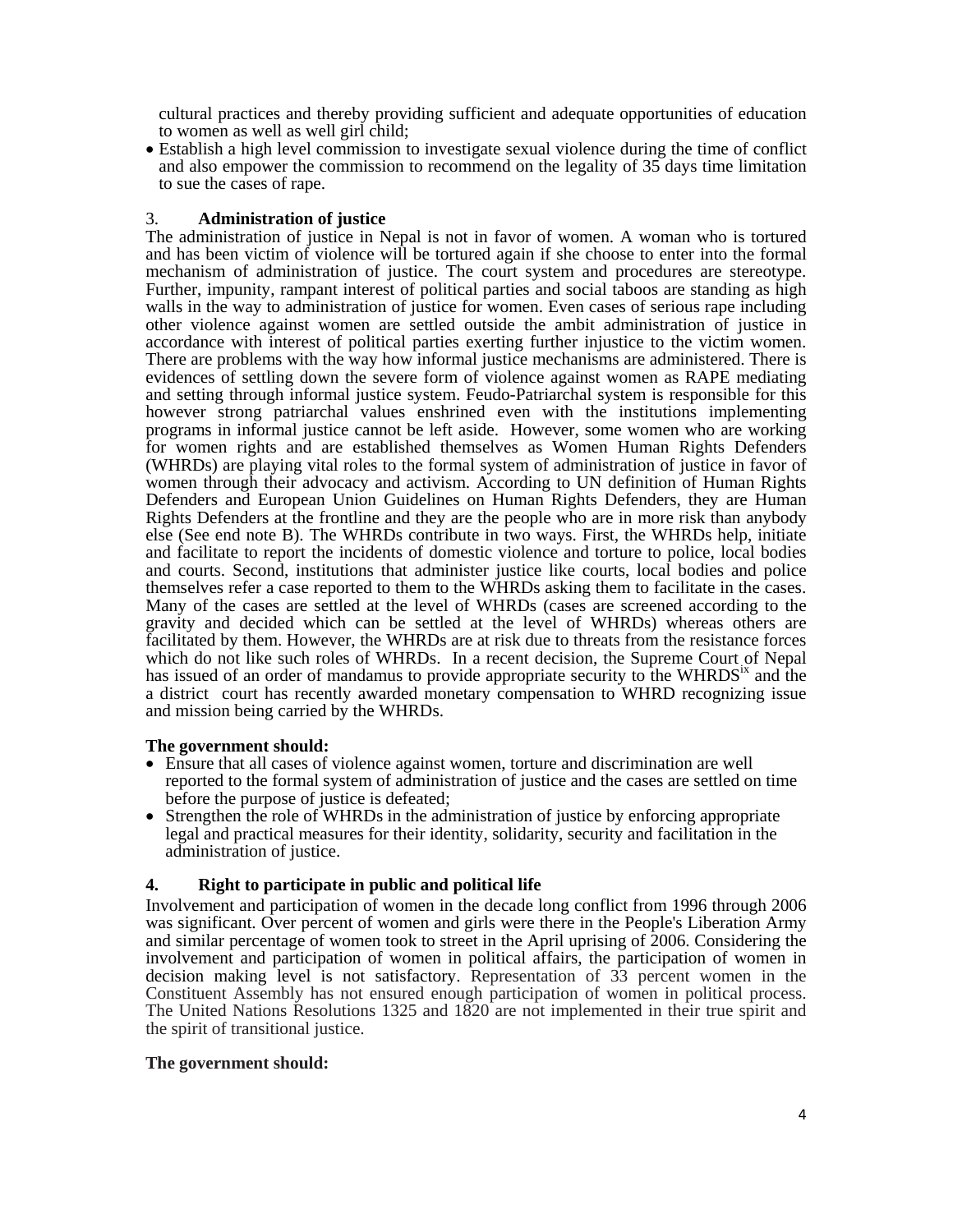• Continue and strengthen participation of women in decision making levels in all social, political and development activities so that issues of women with diverse background could be addressed simultaneously complying with the commitment of inclusion of 33 percent of women in all public structures.

# **5. Right to work, just and favorable condition of work**

 Army police act has provisioned that she should be single (unmarried or widow) to join in army police, and it is restricted to only woman to marry during the training (Army Police Regulation (4 (3),  $\&$  4 (4)). There is no provision regarding 'pregnancy leave' in some laws of civil service (Labor Regulation). Women are subjected to sexual harassment at workplace and inadequate standards of occupational safety and health. There is incident that even women police personnel is gang raped at her work place.<sup>x</sup> Kamlaris are still compelled to work without pay or very little pay and are often exposed to several exploitation. The government is yet to do much with regard to the directives issued by the Supreme Court concerning the women working in entertainment sector.

## **The Government of Nepal should:**

- Ensure equal access to employment of all women in all circumstances with appropriate measures of occupational safety and health especially for women by increasing measures to combat sexual harassment at workplace especially considering the situation of
- Introduce separate and concrete programs covering basic health services for women's
- occupational safety and health, girl children in schools; Immediately implement the Supreme Court directives regarding women working in entertainment sector.

## 6. **Migrants workers**

 Around 5,000 to 12,000 girls between the ages of 10 to 20 years are reported to be trafficked outside the country for forced prostitution and labor exploitation.<sup>xi</sup> The torture and exploitation of women migrant workers cannot be explained in words. A glimpse of scenario can be seen by the endnote C appended herewith. The cobweb to exploit and torture women migrant workers works internationally and especially in South Asia and in the Middle East.

## **The government should:**

- Launch immediate a plan of action to combat trafficking, exploitation and torture of migrant women workers to work nationally and internationally in association with civil society and also by reviewing and developing international treaties so that migrant workers
- can be safe and their problems can be addressed instantly if any occurs. Ensure in practice that migrant women workers have full and complete information about the work as well as the terms and conditions of the work before they leave Nepal for the work in migrating country; continuously supervise it if all the terms and conditions are duly complied with and establish an instant complaint handling/hearing mechanism if any case, controversy or disputes arises there from.

## **III. Key national priorities, initiatives and commitments**

The Supreme Court in another decision has ordered the government of Nepal mentioning that the present practice closed benches to hear the cases of domestic violence is not enough, rather there should be Fast Track Court to hear the cases of domestic violence<sup>xii</sup>. The government has taken initiation of some activities under the Millennium Development Goal (MGD) including declaration of the year 2010 as the year of violence against gender and direct hotline at the office of the prime minister to take up the cases of violence against women. The government has also carried out some activities under Beijing  $+ 5$ .

## **The government should:**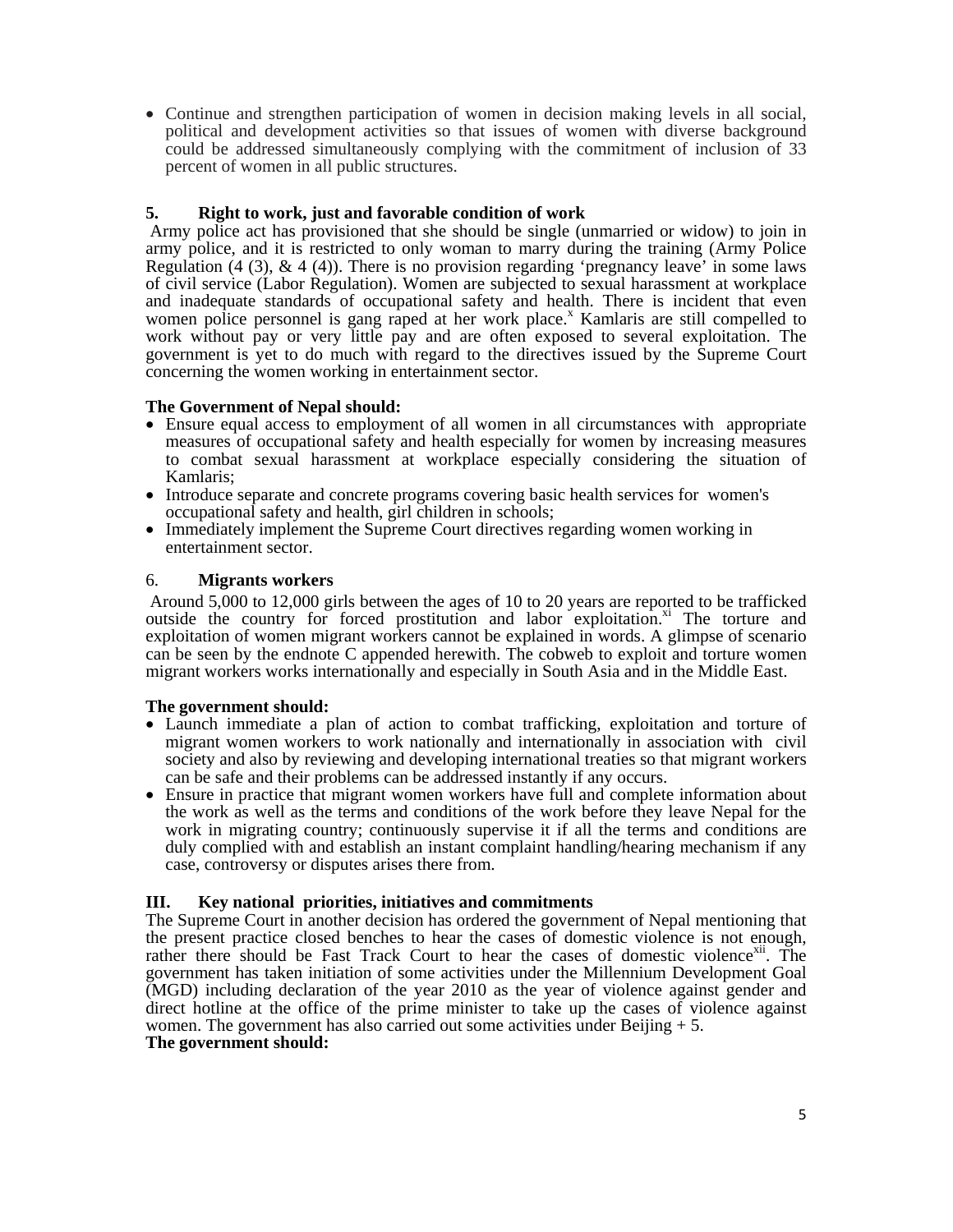• Continue the efforts under the MGD, Beijing + 5, fast track, initiation of Prime Minister's office to declare the year 2010 as the year violence against gender and thereby expedite these initiations.

# **End note – A**

# **List of women coalition for UPR**

| <b>SAATHI Women Shelter</b>                             |
|---------------------------------------------------------|
| Beyond Beijing Committee (BBC)                          |
| <b>Him Rights</b>                                       |
| <b>POURAKHI</b>                                         |
| <b>SOLID Nepal</b>                                      |
| Youth Action Nepal                                      |
| Institute of Human Rights Communication Nepal (IHRICON) |
| Community Action Center (CAC Nepal)                     |
| Women Forum for Women in Nepal (WoFoWon)                |
| Forum for Women Law and Development (FWLD)              |
| Public Health Concern Trust (Phect) Nepal               |
| Nepal Mahila Ekata Samaj (NMES)                         |
| Resource Center for Primary Health Care (RECPHEC)       |
| Luzza Nepal                                             |
| Mitini-Nepal                                            |
| Nagarik Aawaz                                           |
| Dalit NGO Federation (DNF)                              |
| Women Security Pressure Group (WSPG)                    |
| Women Human Rights Defenders Network Kathmandu          |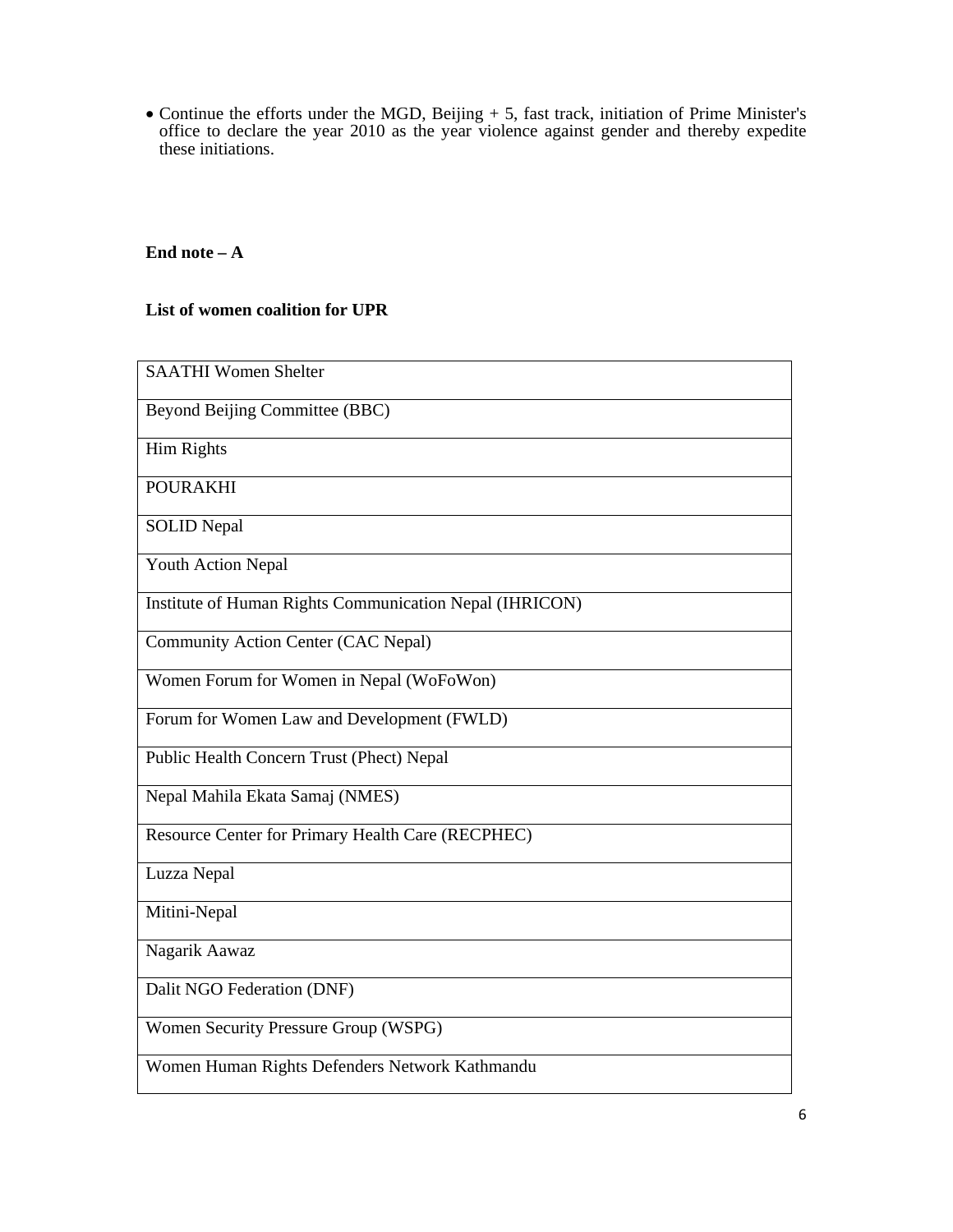Women Human Rights Defenders Network Lalitpur

Women's Reproductive Rights Program-Center for. Agro-Ecology and Development (**WRRP**/**CAED**)

Nepal Disabled Women Association (NDWA)

Feminist Dalit Organisation (FEDO)

National Alliance for Women Human Rights Defenders (NAWHRD)

Nepal Muslim Welfare Society (NMWWS)

CSGS (Centre for Studies on Gender, Society and Development Study)

Akhil Nepal Women's Association (ANWA)

Alliance Against Trafficking in Women and Children (AATWIN)

# **End Note: B**

# **A Case Study on Structural Violence and Discrimination against women in general and Women Human Rights Defenders**

# **AN APPEAL FOR SOLIDARITY AND SUPPORT**

# **April 2009**

## URGENT:

WOREC Nepal and the National Alliance of Women Human Rights Defenders (NAWHRDs) request for your attention and urgent intervention in the following situation in Sunsari District, Eastern Region.

## **Introduction:**

WOREC Nepal and NAWHRDs is appalled and deeply shocked on hearing the cruel brutality of the Police against Women Human Rights Defenders of Chimdi Village Development Committee (VDC) of Sunsari district. Around 14 WHRDs have been severely beaten and injured by Police who charged them with batons and rear of the gun. The WHRDs were in a non violent sit in protest condemning the Police for not registering a complaint and the denial of access to justice by the government responsible bodies.

Background:

Shree Lal Sardar, aged 21 and Lalita Gurung, aged 20 were in love with each other and planned to get married however since it was a inter caste/class relation between a boy from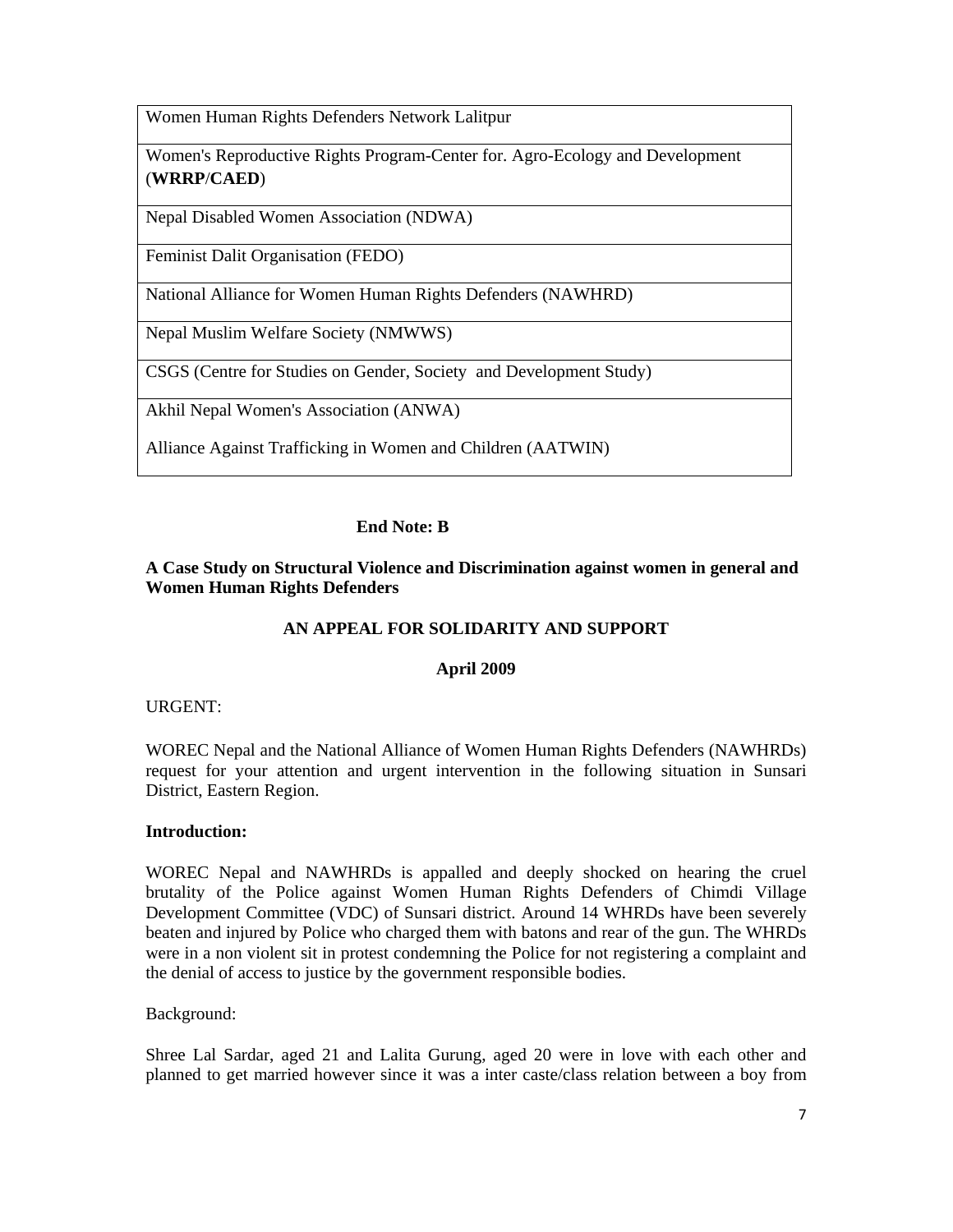the dalit community and a girl from ethnic community, this was vehemently rejected by the relatives of the Lalita. It was also been reported that both Lalita and Shree Lal were beaten up by the relatives of Lalita for talking to each other in a public sphere.

On 9 April, 2009 this incident was shared to Kara Devi Sardar, Woman Human Right Defender who said that "it is the fundamental right of any person to get married and to the person of their choice" but however her of "voice of defending the rights of the couple" turned bitter and she was instead brutally beaten by the relatives( Mr. Natiya GUrung) of Lalita. Kara Devi then approached the Illaka police station of Chimdi to file a complaint about the attacks on life, bodily and mental integrity on her however to her disappointment, the Sub Inspector Rajesh Chaudhari mistreated her with harsh and abusive words and sent her back without filing the complaint. Kara Devi reported the incident to the Women Human Rights Defenders Network Sunsari.

Sunsari District is situated in the Eastern Development Region of Nepal. The district has been known for a haven for criminal activities given the advantage of open border and also the cases of Violence Against Women that is perverse and at times, repeated too. There is proliferation of corruption, armed groups that is a common feature of Sunsari especially Chimdi VDC. This is not the first time that the Women Human Rights Defenders have been attacked in this district. There have been repeated attacks on Women Human Rights Defenders for defending and promoting rights of women especially Dalit Women who are marginalized and discriminated. It is through the support of such Women Human Rights Defenders that the Women are able to share their cases and stories given that the attitude and behavior of the Police is feudal and patriarchal in nature. This systematic web of violence further marginalizes the women, breaking their silence that ends in torture, harassment and threats that further pushes them into a cycle of violence against them. Such systematic violence needs to be addressed urgently otherwise this will put women on even riskier situation.

On 10th of April, around 500 women from 8 VDC and Women Human Rights Defender walked together towards the Police Station in Chimdi VDC demanding a) The assault on Kara Devi must be taken seriously, b) Corrupted Police must be reprimanded and c) evoked the statement of the Prime Minister on 25 January, 2009 who committed to establish a complaint centre for women to register cases as within a month an objective to end all forms of Violence Against Women and criminalized caste based discrimination against dalits. This protest was done through organized rallies, slogans and pressurized the Police to register the complaint. The strategies of the WHRDs were non violent and they held a peaceful sit in protest and padlocked the Police station as a way to show their pain and suffering towards an irresponsible and insensitive government. However their efforts went in vain as the Police publicly humiliated them with insults and abuses trying to break down their confidence. The Women Returned home disappointed and abused by such state actors that are to provide security and protection.

On 11 April, 2009, the Women Human Rights Defenders continued their campaign with the same demand to access justice and also an apology from the Police Officers for their demeaning misbehavior and degrading treatment towards the Women. As the Women Human Right Defenders along with other 500 Women maintained their sit in protest in front of the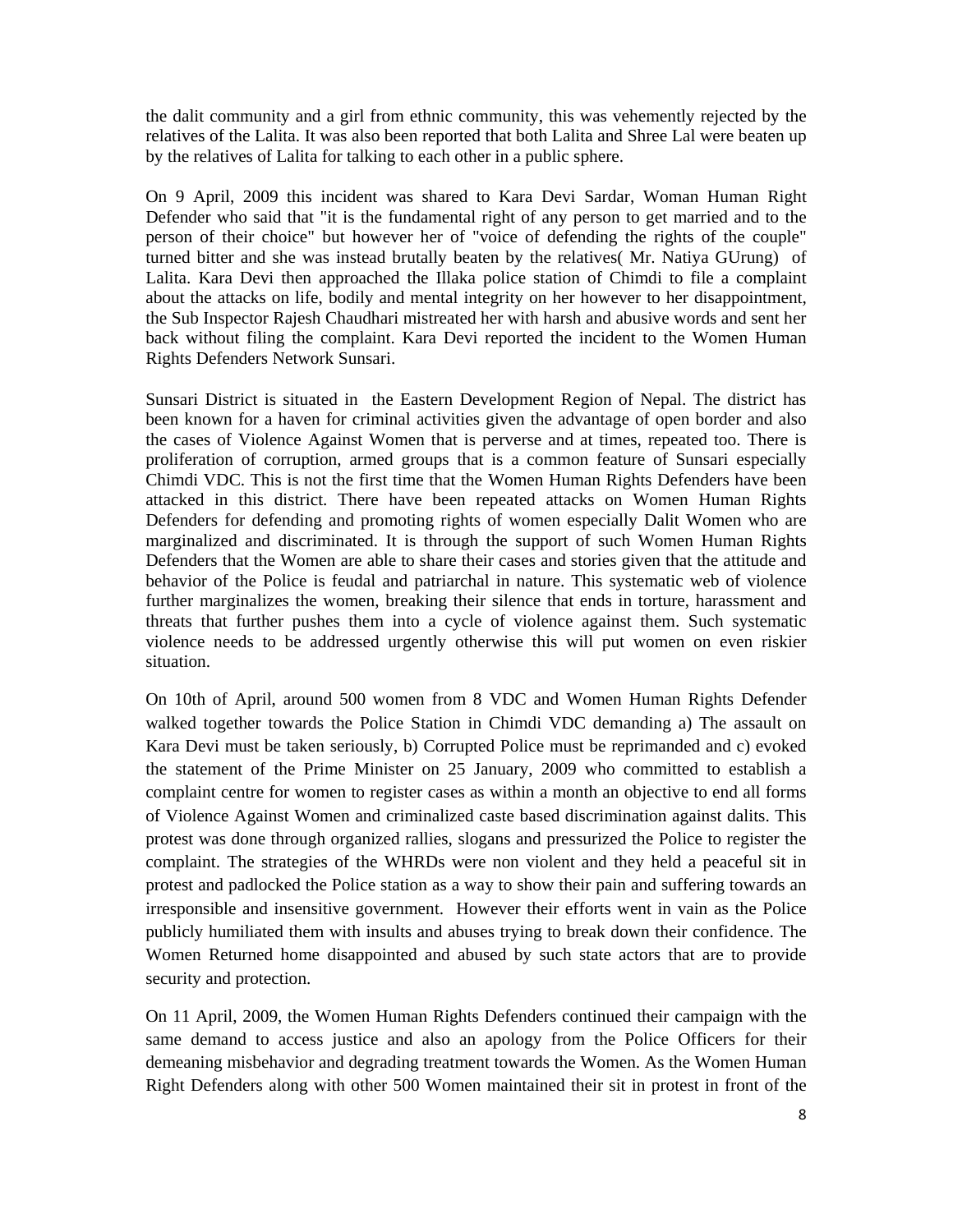Police station, they were assaulted and charged with batons and rear end of the Gun by around 10 Police Officers and 4 other unknown goons. The use of force by the Police on the Women was on head, chest, thighs and legs and some even tried to force the stick into the vagina of some women. At least 14 women were injured out of which 5 were seriously injured; a) Thakani Mehta ( awarded Amapro Award for her contribution towards women's movement and promoting Human Rights of Women and Social Justice), b) Sita Kamat, c) Bina Chaudhari, d) Sunita Sah and e) Laxmi Chaudhary respectively.

The Women were then rushed to the Koshi Zonal hospital immediately for medial treatment. It has also been reported that the journalists such as Rajan Niraula, Krishna Bhattrai, Gopal Kolirala and INSEC representative Sukudev Chaudhari who had gone to investigate the incident to the Police Station were also manhandled and their vehicle vandalized by the Police and the goons. Likewise Binod Chaudhary, Staff of WOREC Nepal, Sunsari district has been threatened by the goons too. In addition, the Police snatched a digital camera and mobile sets of the Women respectively.

Such incidents of insult, abuses, threats, use of force, denial of access to justice by the structures of the responsible and accountable government of New Nepal is an indication that the Political restructuring has not been implemented in actions. In the current political context of state restructuring that has ensured women's rights and their active and meaningful participation in nation building, the interim constitution 2063 that incorporated Women's Rights as Fundamental Rights, ratification of CEDAW Conventions such human rights violations of women in Sunsari district is seriously denounced.

In regards to the Declaration of Human Rights Defenders 1998

Article 12

1. Everyone has the right, individually and in association with others, to participate in peaceful activities against violations of human rights and fundamental freedoms.

2. The State shall take all necessary measures to ensure the protection by the competent authorities of everyone, individually and in association with others, against any violence, threats, retaliation, de facto or dejure adverse discrimination, pressure or any other arbitrary action as a consequence of his or her legitimate exercise of the rights referred to in the present Declaration.

3. In this connection, everyone is entitled, individually and in association with others, to be protected effectively under national law in reacting against or opposing, through peaceful means, activities and acts, including those by omission, attributable to States that result in violations of human rights and fundamental freedoms, as well as acts of violence perpetrated by groups or individuals that affect the enjoyment of human rights and fundamental freedom.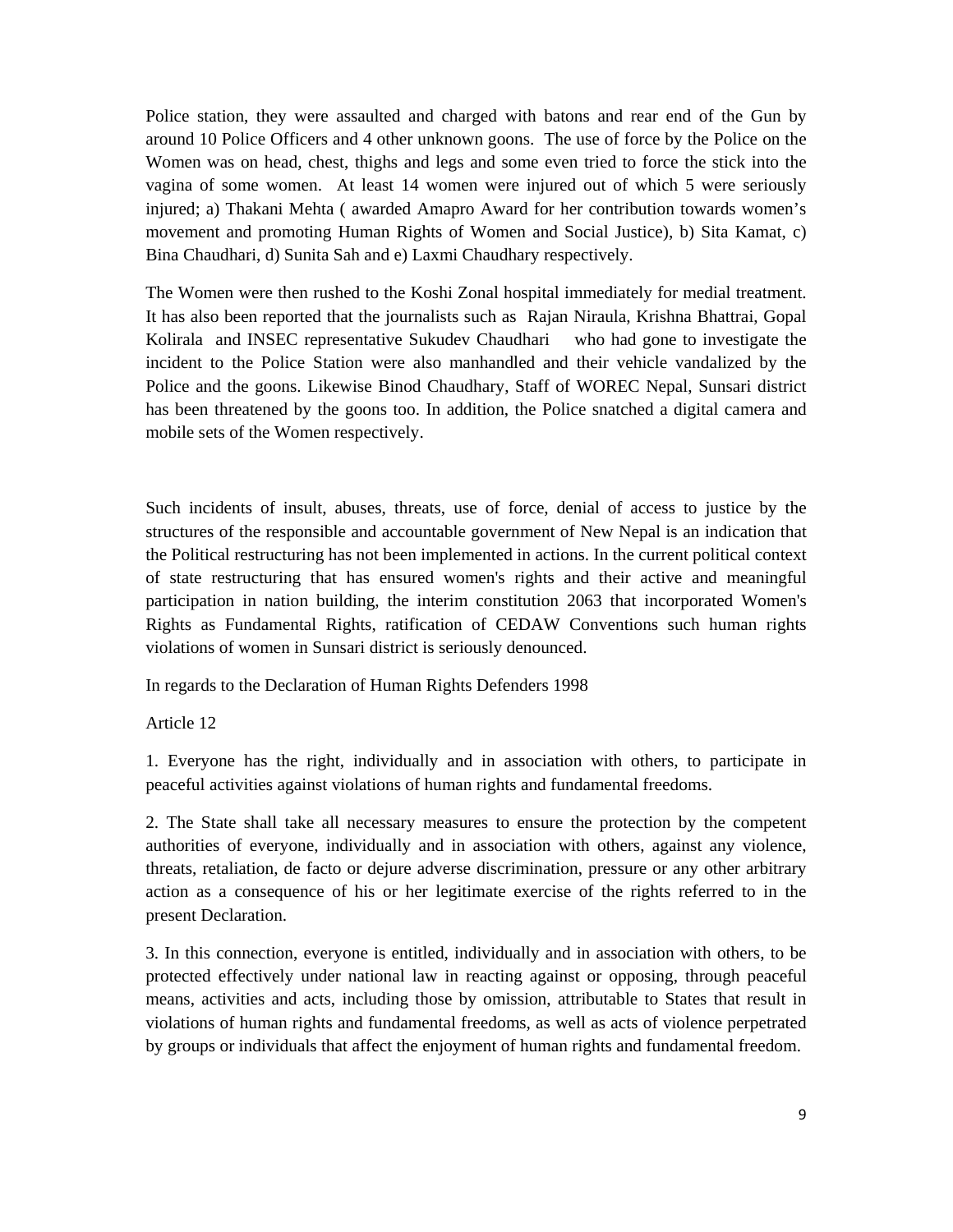However the state stands inconsistent and insensitive to such declaration and instead committed serious violations on Women Human Rights Defenders.

We strongly urge the government and the National Human Rights Commission of Nepal to investigate and condemn the structural violence against women and women human rights defenders in accordance with the principle of due diligence. We also urge international human rights institutions to collaborate, support and pressure the government to fulfill its obligations towards its citizens.

 Women's access to justice must be ensured to protect, promote and fulfill women's human rights. Denial and delay of access to justice is a gross violation of human rights. It is even worse when an atmosphere is created in which women fighting for the rights of the other women are unsafe and insecure and their security is not guaranteed.

This example is a clear indication of a rampant culture of impunity in Nepal and failure of the state to protect and promote the right of freedom of expression and the right to live in dignity. There is no rule of law and the state structure is a complete façade in Nepal. Women human rights defenders around the world have been experiencing similar attacks in order to silence us. However these attacks cannot stop us from defending human rights and the fundamental freedoms of women and women human rights defenders.

If the following demands of the Women Human Rights Defenders are not respected and recognized then the Women Human Rights Defenders will be forced to organize a nationwide protest.

## CALL TO ACTION:

- 1. Conform with the provisions of the UN Declaration on Human Rights Defenders, adopted by the General Assembly of the United Nations on December 9, 1998, especially its Article 9 and 12 that states that Right to Remedy/Justice for violation of Rights and right, individually and in association with others, to participate in peaceful activities against violations of human rights and fundamental freedoms respectively;
- 2. Request the authorities to proper investigation of the incident and the steps to penalize the perpetrator;
- 3. Provide compensation to the injured Women Human Rights Defenders and Journalists;
- 4. To engage with the National Human Rights Commission Nepal, Government of Nepal and Office of the High Commission of Human Rights Nepal to ensure that the due process of law is respected;
- 5. Denounce irresponsible and distrustful behavior of the Area Police Office of Chimdi VDC especially Sub Inspector Rajesh Chaudhary;
- 6. Stop intimidation and harassment of other Women Human Rights Defenders who are fighting for the Justice;
- 7. Immediate assurance that the Women Human Rights Defenders do not face violence and threats and end all forms of Violence Against Women Human Rights Defender;

## *Source: WOREC documentation Center 2010*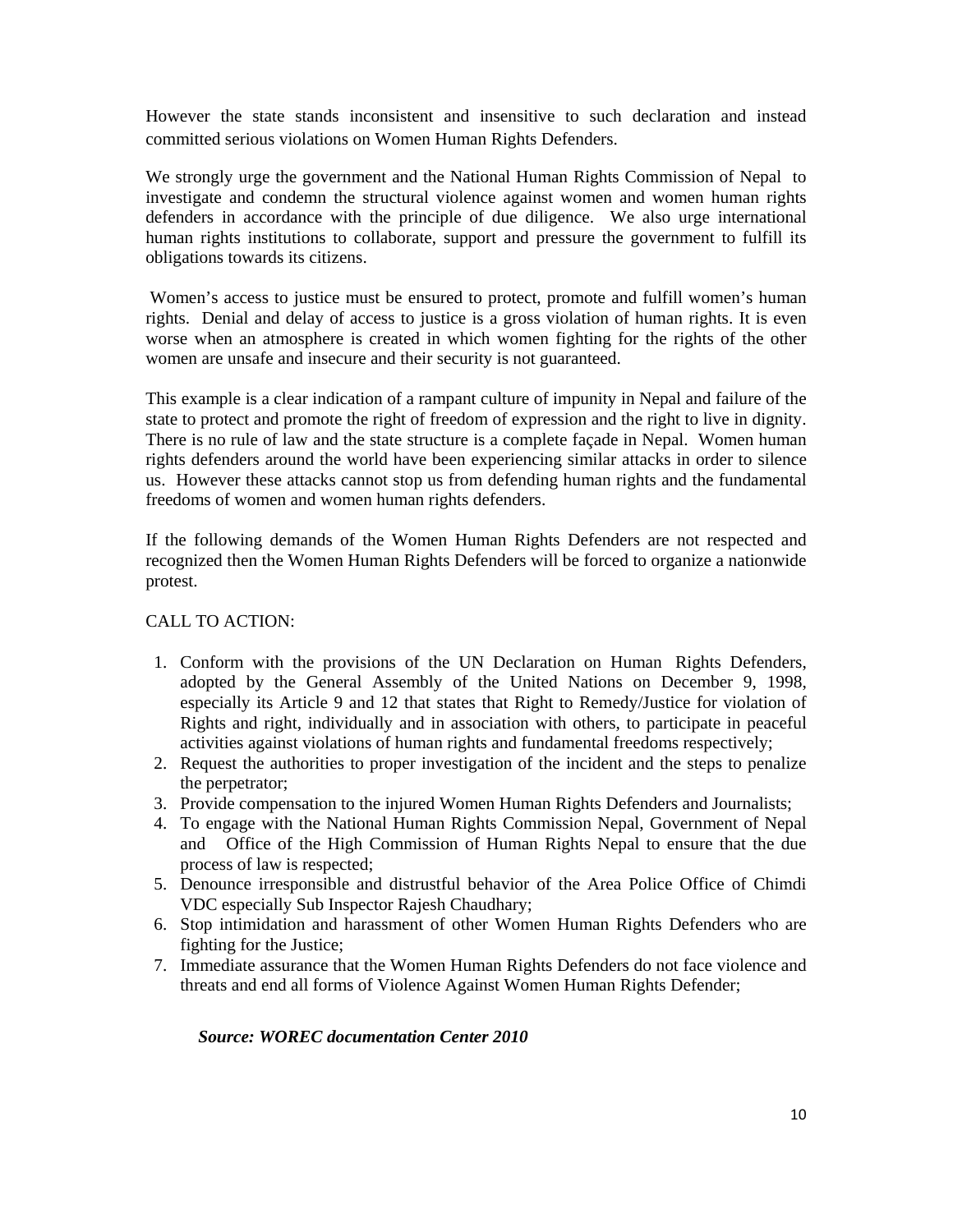## **End note – C**

#### **A sample of violence against migrant workers**

23rd July 2007

Kathmandu, Nepal

Women's Rehabilitation Centre (WOREC Nepal) requests your URGENT intervention in the following situation in **Nepal.**

# **Brief Description of the Situation:**

Women's Rehabilitation Centre (WOREC Nepal) has been informed that two female migrant workers namely Dilkumari Tamang and Babita Khadka in Saudi, Madina are being exploited and are in need of immediate rescue.

 On 19th July 2007, Mr. Tamang who lives in Rampur Thoksila-7 VDC , Udayapur Nepal., **husband of Ms Tamang** had called one of the staff of WOREC explaining that Ms Tamang and her friend are in need of immediate support and protection.

As explained by him, Ms Tamang and her friends were sent to abroad (Saudi, Madina) by Mr. Pokharel and another Ms. Tamang who was **local nepali agent;** they helped them to cross the boarder of Nepal.

On date 2064/1/30 ( Around May 2007), they ( two women) flew to Bombay though they were told by the agents but that they were been taken to Delhi. After they reached to Bombay (the transit point) they were managed to fly to Saudi, Madina through the another agent Mr. Adhikari who is the agent in a Manpower ,

He further explained that he had reported to police about the case and those Nepali agents were arrested. They had said that they would return those Nepali women by 29th June 2007. But nothing was done. He hasn't yet contacted the Bombay (India) manpower because he is unable to afford for the communication.

Later, those two women's were in greatest trouble. They were being tortured ,sexually exploited and hadn't have received their remuneration for months since their work. They want ed to return back home.

## *Source: WOREC Documentation Center 2010*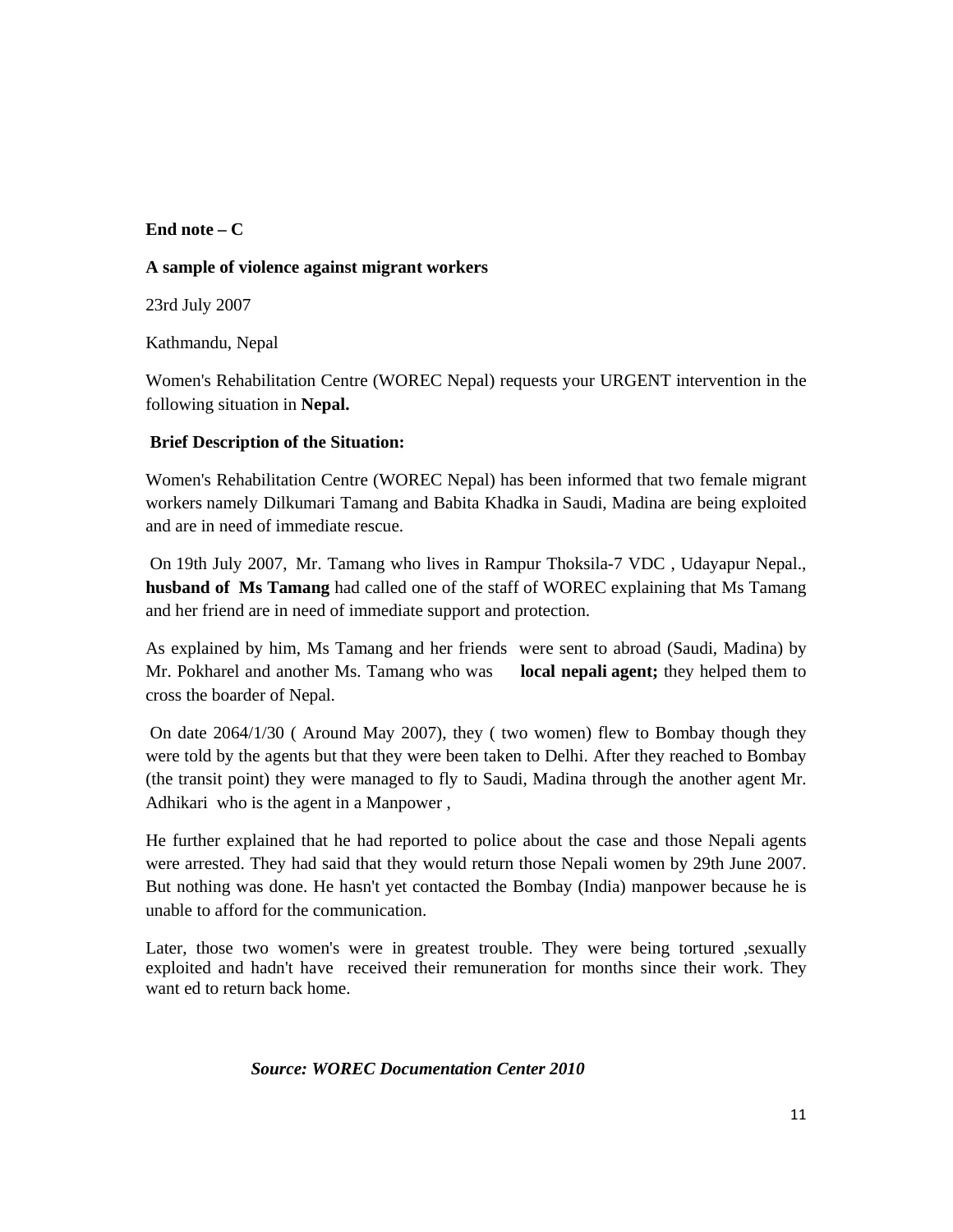#### **End Note - D**

#### **Fact and figures demonstrating inequality of women in Nepal**

#### **Equality**

The UN Gender Development Index (GDI) continues to rank Nepal 119 among 182 countries across the world.<sup>xiii</sup> The overall literacy rate of women in Nepal is only 42.49 percent, which is remarkably low as compared to men, i.e. 65.08 percent, leading to a gender gap of 22.6 percent.<sup>xiv</sup> Similarly adult literacy amongst women is 35.63% as opposed to 72.46% amongst men.<sup>xv</sup> Estimated income of women in the country is only  $0.408$  as opposed to  $0.503$  of men.<sup>xvi</sup> Even then, women's contributions to the economy in the form of household maintenance and care work continue to remain unaccounted and thereby undermining the role of rural and household women<sup>xvii</sup>. The Gender Empowerment Measure (GEM) under the Human Development Report of 2009 indicates that women's share of earned income was about one third of that of men. Women's ownership on house can be found very low (only around 11%). This system leads to discrimination against girl children in food distribution, provision of clothing, health-care, education, and entertainment. This is because the girl children are many of the times and places viewed as having no lasting value to the family<sup>xviii</sup>. However, she is seldom considered as an equal partner within the family of her husband and happens to be a junior or inferior partner in there. There are  $46<sup>xix</sup>$  plus three<sup>xx</sup> decisions of the Supreme Court of Nepal for better equality of Nepali women. The Supreme Court decisions have categorically stated sections 2 (f), 5(b) and section 14 of CEDAW while making orders to the government to remind its international obligations. However, the achievement received on this regard has not been enough. The main reason for inequality between men and women is the patriarchic structure of the society.

<sup>&</sup>lt;sup>i</sup> Compilation of International Covenants relating to Human Rights, Government of Nepal, Ministry of Law Justice and Parliamentary Affairs .

ii Jyoti Poudel vs Government of Nepal and others, writ no 064-WO- 0186 of 2064 (

www.supremecourt.gov.com.np)<br>iii Anwesi, A Year book on Violence Against Women, 2008, Women Rehabilitation Centre (WOREC) Nepal, Kathmandu, Nepal.

<sup>&</sup>lt;sup>iv</sup> Compilation of International Covenants relating to Human Rights, Government of Nepal, Ministry of Law Justice and Parliamentary Affairs .

v Jyoti Poudel vs Government of Nepal and others, writ no 064-WO- 0186 of 2064 ( www.supremecourt.gov.com.np)

vi Anwesi, A Year book on Violence Against Women, 2008, Women Rehabilitation Centre (WOREC) Nepal, Kathmandu, Nepal